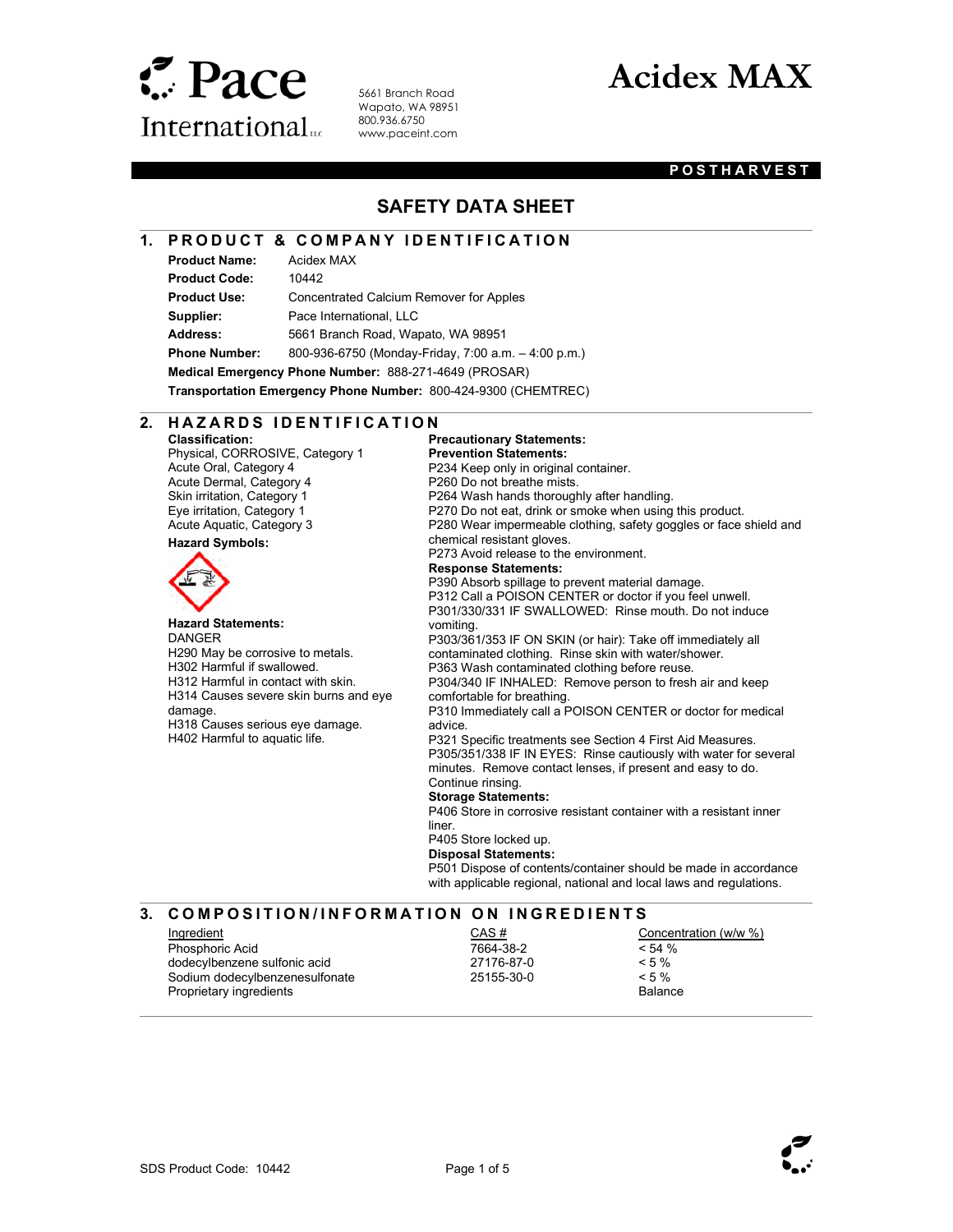$\overline{a}$ 

 $\overline{a}$ 

#### 4. FIRST AID MEASURES

| General       | Have the product container, label or Safety Data Sheet with you when calling a poison control                                                                                                                |
|---------------|--------------------------------------------------------------------------------------------------------------------------------------------------------------------------------------------------------------|
| Advice:       | center or physician, or going for treatment.                                                                                                                                                                 |
| If on Skin:   | Take off contaminated clothing. Wash skin with plenty of soap and water. If redness, burning, or<br>irritation persists, get medical advice/attention. Wash contaminated clothing before reuse.              |
| If in Eyes:   | Hold eye open and rinse slowly and gently with water for $15 - 20$ minutes. Remove contact<br>lenses, if present, after the first 5 minutes, then continue rinsing eye. Get medical<br>advice/attention.     |
| If Swallowed: | Call a poison control center or doctor for treatment advice. Do not induce vomiting unless told to<br>do so by a poison control center or doctor. Do not give anything by mouth to an unconscious<br>person. |
| If Inhaled:   | Move person to fresh air. If person is not breathing, call 911 or an ambulance, and then give<br>artificial respiration, preferably mouth-to-mouth, if possible.                                             |

#### 5. FIRE FIGHTING MEASURES

| <b>Extinguishing Media:</b>           | Not flammable. Use any means suitable for extinguishing surrounding fire. |
|---------------------------------------|---------------------------------------------------------------------------|
|                                       | Water spray may be used to keep fire exposed containers cool.             |
| <b>Special Exposure Hazards:</b>      | None known.                                                               |
| <b>Special Protective Equipment /</b> |                                                                           |
| <b>Procedures for Firefighters:</b>   | Wear self-contained breathing equipment.                                  |
|                                       |                                                                           |

### 6. A C C I D EN TAL RELEASE MEASURES

| <b>Personal Precautions:</b>      | Wear impermeable clothing, safety goggles or face shield, and chemical        |
|-----------------------------------|-------------------------------------------------------------------------------|
|                                   | resistant gloves.                                                             |
| <b>Environmental Precautions:</b> | In case of spill isolate area and deny entry to unnecessary personnel. Do not |
|                                   | allow product to enter sewers, lakes, streams or other bodies of water.       |
| Containment / Clean-Up            | Stop spill at the source. Construct temporary dikes of dirt, sand, or other   |
| <b>Methods:</b>                   | appropriate material to prevent spreading of the material. Neutralize with    |
|                                   | alkaline material then absorb with an inert material such as sand or          |
|                                   | vermiculite and place in an appropriate container for disposal.               |

#### 7. HANDLING & STORAGE

| Handling: | Avoid contact with skin and eyes. Good standards of hygiene should be maintained at all    |
|-----------|--------------------------------------------------------------------------------------------|
|           | times. Smoking, eating, and drinking are prohibited in the work area. For personal         |
|           | protection wear impermeable clothing, safety goggles or face shield and chemical resistant |
|           | aloves.                                                                                    |
| Storage:  | Store in a cool, dry area at room temperature, and away from direct sunlight. Store in     |
|           | corrosive resistant container with a resistant inner liner. Keep container tightly closed  |
|           | when not in use. Keep out of reach of children and livestock. Store in locked location.    |

#### $\overline{a}$ 8. EXPOSURE CONTROLS/PERSONAL PROTECTION

| <b>Occupational Exposure Limits:</b> | Phosphoric Acid CAS# 7664-38-2                                                                                                                                                                                                                 |
|--------------------------------------|------------------------------------------------------------------------------------------------------------------------------------------------------------------------------------------------------------------------------------------------|
|                                      | 1 mg/m <sup>3</sup> (OSHA 8-hr PEL, Cal/OSHA, NIOSH REL, ACGIH TLV)                                                                                                                                                                            |
|                                      | Dodecylbenzene Sulfonic Acid CAS# 27176-87-0                                                                                                                                                                                                   |
|                                      | OSHA PEL 1 mg/m <sup>3</sup> , ACGIH TLV mg/m <sup>3</sup><br>Sodium dodecylbenzenesulfonate<br>Not available.                                                                                                                                 |
| <b>Engineering Controls:</b>         | Local exhaust ventilation maybe necessary to control air contaminants to their<br>exposure limits. The use of local ventilation is recommended to control<br>emissions near the source. Provide mechanical ventilation for confined<br>spaces. |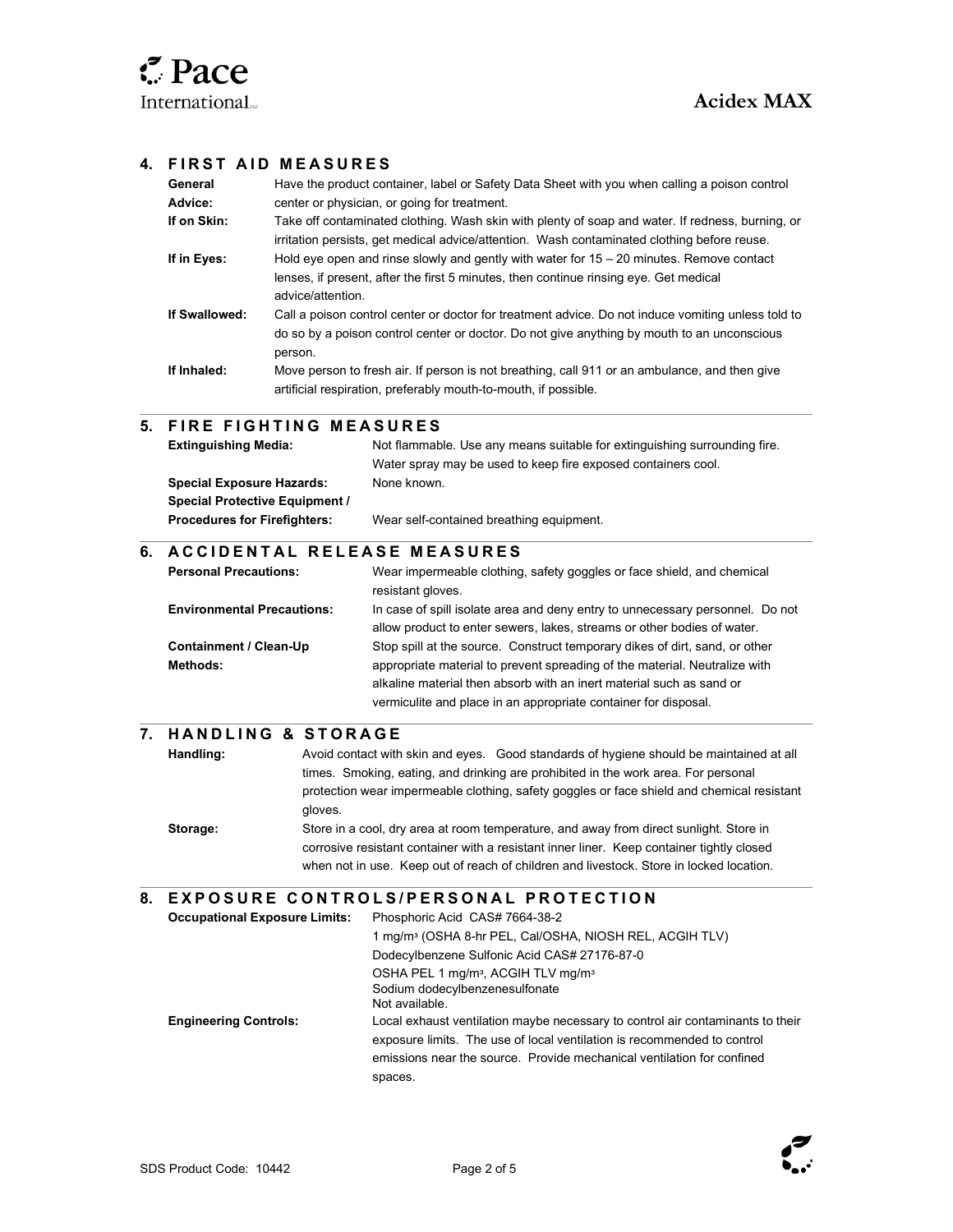





Clothing: Wear impermeable clothing and chemical resistant gloves when handling.

Eye Protection: Chemical goggles or face shield recommended. Eye fountain and washing facilities should be present at work area.

Respiratory Protection: Not normally required. A NIOSH-approved respirator with organic vapor filter may be used in misty environments without proper ventilation.

### 9. PHYSICAL & CHEMICAL PROPERTIES

| <b>Physical state:</b>         | Liauid                       |                                                    |                  |
|--------------------------------|------------------------------|----------------------------------------------------|------------------|
| Appearance:                    | Greenish-gray liquid         | <b>Upper/Lower flammability</b><br>limits:         | Not available    |
| Odor:                          | Sharp, acidic                | Vapor pressure:                                    | Not available    |
| <b>Odor threshold:</b>         | Not available                | Vapor density: (air =1)                            | Not available    |
| pH:                            | $1.0 - 3.0$ diluted<br>1:100 | Specific Gravity: $(H_2O = 1)$                     | 1.30             |
| <b>Melting/Freezing point:</b> | Not available                | Solubility:                                        | soluble in water |
| <b>Boiling point:</b>          | 212°F (100°C)                | <b>Partition coefficient</b><br>(n-octanol-water): | Not available    |
| Flash point:                   | Not flammable                | Auto-ignition temperature:                         | Not available    |
| <b>Evaporation rate:</b>       | Not available                | Decomposition temperature:                         | Not available    |
| Flammability (solid, gas):     | Not applicable               | <b>Viscosity:</b>                                  | Not available    |

## 10. STABILITY & REACTIVITY

| <b>Reactivity hazards:</b>     | None known                                                          |
|--------------------------------|---------------------------------------------------------------------|
| <b>Chemical stability:</b>     | Stable at ambient conditions                                        |
| <b>Conditions to avoid:</b>    | None known                                                          |
| Incompatible materials:        | Phosphoric acid may react with strong oxidizing or reducing agents. |
| <b>Hazardous decomposition</b> | Phosphorous oxides may form when heated to decomposition.           |
| products:                      |                                                                     |

### .<br>11. TOXICOLOGICAL INFORMATION

| <b>Acute toxicity:</b>            | <b>Acute Oral:</b>                                                             | $LD_{50}$ (estimate): > 1800 mg/kg                                                    | Based on Ingredients |  |
|-----------------------------------|--------------------------------------------------------------------------------|---------------------------------------------------------------------------------------|----------------------|--|
|                                   | <b>Acute Dermal:</b>                                                           | $LD_{50}$ (estimate): > 1800 mg/kg                                                    | Based on Ingredients |  |
|                                   | Inhalation:                                                                    | $LC_{50}$ (estimate): > 20 mg/L                                                       | Based on Ingredients |  |
| <b>Skin corrosion/irritation:</b> | Causes severe skin burns.                                                      |                                                                                       |                      |  |
| Eye damage/irritation:            |                                                                                | Causes serious eye damage.                                                            |                      |  |
| Respiratory/Skin                  |                                                                                |                                                                                       |                      |  |
| sensitization:                    | No evidence of sensitization.                                                  |                                                                                       |                      |  |
| Germ cell mutagenicity:           | Not available                                                                  |                                                                                       |                      |  |
| Carcinogenicity:                  | Trace amounts of Sulfuric Acid (CAS# 7664-93-9) and Naphthalene (CAS# 91-20-3) |                                                                                       |                      |  |
|                                   |                                                                                | known to the state of California to cause cancer, birth defects or other reproductive |                      |  |
|                                   | harm.                                                                          |                                                                                       |                      |  |
| <b>Reproductive toxicity:</b>     |                                                                                | Trace amounts of Sulfuric Acid (CAS# 7664-93-9) and Naphthalene (CAS# 91-20-3)        |                      |  |
|                                   |                                                                                | known to the state of California to cause cancer, birth defects or other reproductive |                      |  |
|                                   | harm.                                                                          |                                                                                       |                      |  |
| Target organ effects:             | No known target organ effects.                                                 |                                                                                       |                      |  |
| <b>Aspiration hazard:</b>         |                                                                                | Material does not present an aspiration hazard.                                       |                      |  |
| <b>Potential health effects:</b>  |                                                                                | CORROSIVE: May cause severe skin burns and eye damage.                                |                      |  |

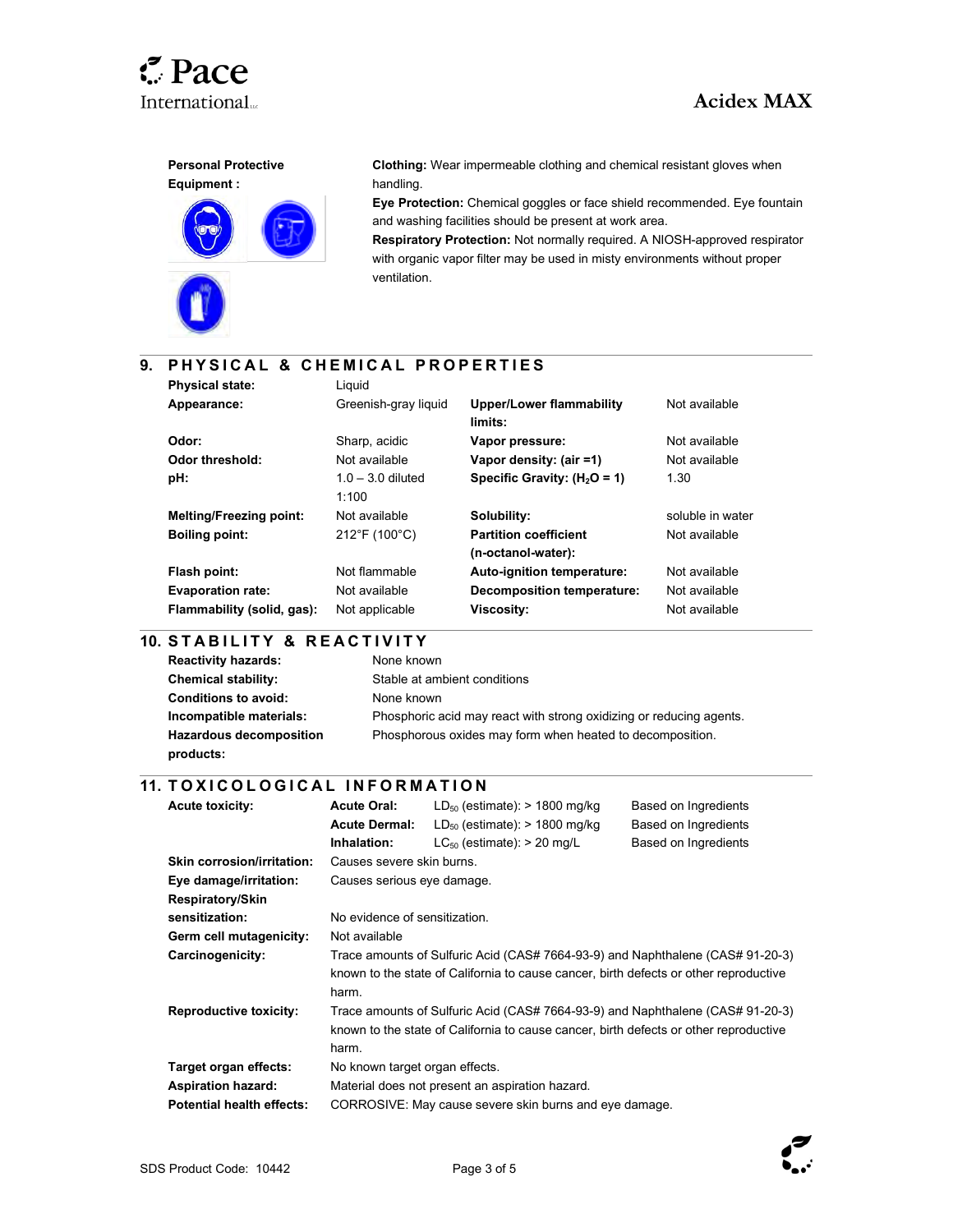$\overline{a}$ 

 $\overline{a}$ 

 $\overline{a}$ 

#### 12. ECOLOGICAL INFORMATION

| Toxicity:                         | $LC_{50}$ (96-hr) fish: $> 14$ mg/L (estimate)                                 | Based on Ingredients |
|-----------------------------------|--------------------------------------------------------------------------------|----------------------|
| Persistence/ degradability:       | Not available                                                                  |                      |
| <b>Bioaccumulative potential:</b> | Not available                                                                  |                      |
| Mobility in soil:                 | Not available                                                                  |                      |
| Other adverse effects:            | Dodecylbenzene sulfonic acid is harmful to aguatic life in low concentrations. |                      |

#### $\overline{a}$ 13. DISPOSAL CONSIDERATIONS

Disposal methods: Recover or recycle if possible. Do not discharge into sewers, lakes, streams, or other bodies of water. Disposal should be made in accordance with applicable regional, national and local laws and regulations. Consult appropriate regulatory officials for information on disposal, keeping in mind that local regulations may be more stringent than regional or national requirements.

#### 14. TRANSPORT INFORMATION

|                             | DOT                                                                | <b>IMDG</b>    | <b>IATA</b>    |
|-----------------------------|--------------------------------------------------------------------|----------------|----------------|
| UN number:                  | UN 3264                                                            | Not applicable | Not applicable |
| Proper shipping name:       | Corrosive liquid, acidic,<br>inorganic n.o.s.<br>(phosphoric Acid) | Not regulated  | Not regulated  |
| Hazard class(es):           | 8                                                                  | Not applicable | Not applicable |
| Packing group:              | Ш                                                                  | Not applicable | Not applicable |
| <b>Marine Pollutant:</b>    | Not applicable                                                     |                |                |
| <b>Special precautions:</b> | None                                                               |                |                |

#### **15. REGULATORY INFORMATION**

| CA Prop. 65      | This product may contain trace amounts of Naphthalene (CAS #91-20-3) and Sulfuric acid<br>(CAS # 7664-93-9), a chemical known to the State of California to cause cancer, birth<br>defects or other reproductive harm. |
|------------------|------------------------------------------------------------------------------------------------------------------------------------------------------------------------------------------------------------------------|
| <b>SARA 313:</b> | Contains no chemicals subject to SARA Title III Section 313 in quantities sufficient to                                                                                                                                |
|                  | trigger reporting requirements.                                                                                                                                                                                        |
| <b>TSCA:</b>     | All components of this product are included or exempt from inclusion in EPA's Toxic                                                                                                                                    |
|                  | Substances Control Act (TSCA) Chemical Substance Inventory.                                                                                                                                                            |
| WHMIS:           | This product has been classified in accordance with the hazard criteria of the CPR and the                                                                                                                             |
|                  | SDS contains all of the information required by the CPR.                                                                                                                                                               |



The information provided in this Safety Data Sheet (SDS) is provided in good faith and believed to be accurate at the time of preparation of the SDS. However, Pace International, LLC and its subsidiaries or affiliates extend no warranties, make no representations, and assume no responsibility as to the accuracy, suitability, or completeness of such information. Additionally, neither Pace International, LLC nor any of its subsidiaries or affiliates represents or guarantees that this information or product may be used without infringing the intellectual property rights of others. It is the users' own responsibility to determine the suitability of this information for their own particular use of this product. If necessary, contact Pace International, LLC to confirm that you have the most current product label